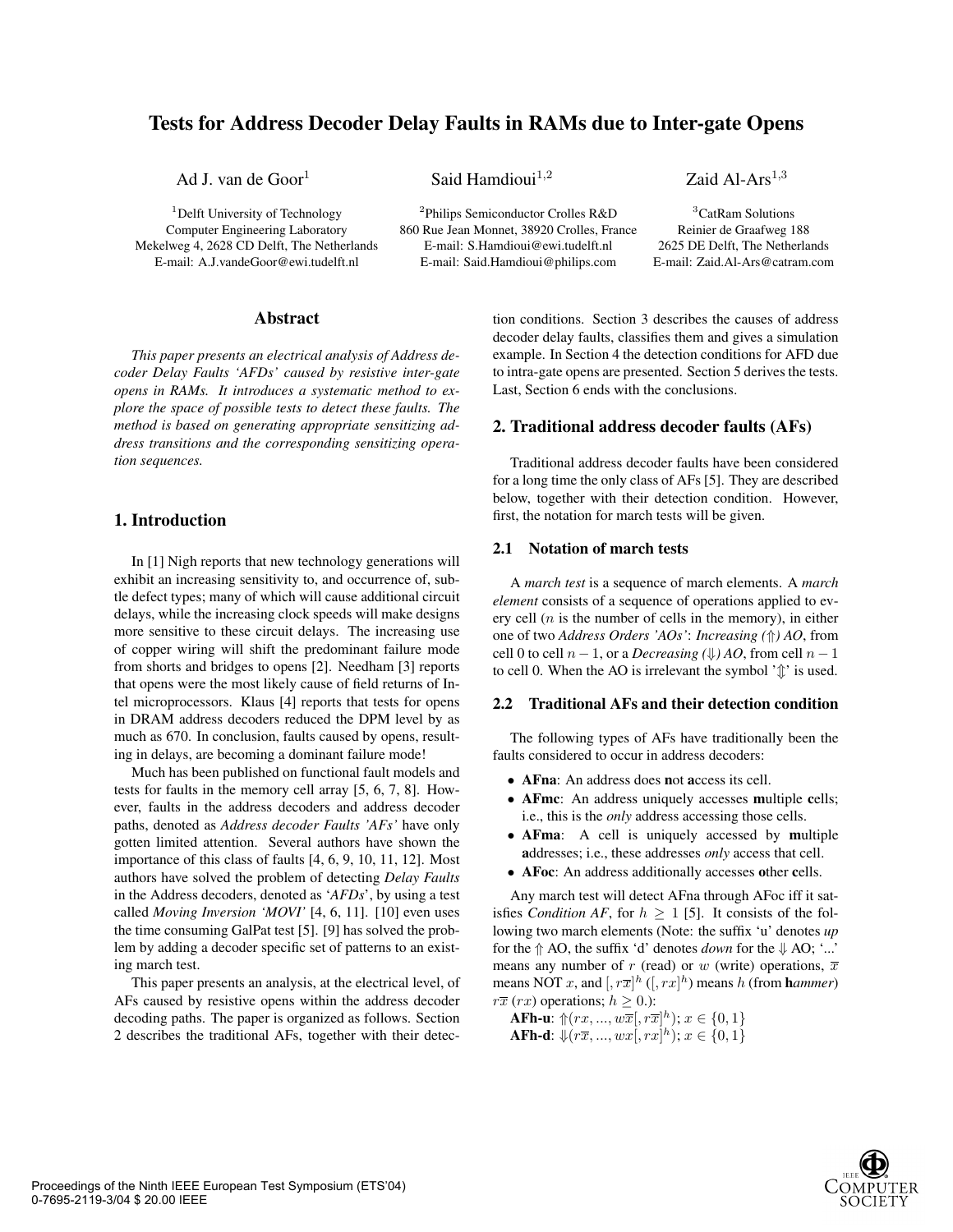### **3. Delays in address decoder paths**

Opens are the major cause of delays in the address decoder paths; they can cause *Address decoder Delay Faults 'AFDs'*. Figure 1 shows a sequence of memory accesses, sequentially accessing memory locations with a *good Word Line* '*W Lg*', a potentially *faulty* WL '*W Lf*', and last, another '*W Lg*'. In case of an AFD, the activation and/or the deactivation of *W Lf* will be delayed, causing an *Activation Delay 'ActD'* fault and/or a *Deactivation Delay 'DeactD'* fault. Below, the types of resistive opens in the address decoder paths are classified, the consequences of inter-gate opens are analyzed, and a simulation example is presented.



**Figure 1. Activation and deactivation delays**

#### **3.1 Classification of resistive opens**

Figure 2 depicts a part of a CMOS address decoder. The address bits of the three-bit address buffer  $a_2, a_1, a_0$  are routed via the signals  $a_2, \overline{a_2}, a_1, \overline{a_1}, a_0$ , and  $\overline{a_0}$ . The decoding of the word lines (*W L*0 − *W L*7), also referred to as *rows*, is done using 3-input CMOS NAND gates and 2 input NOR gates, together with a buffer circuit. The address of  $W Lx$  is  $Ax$ ; it specifies the values of the  $N = 3$  address lines ' $a_2$ ,  $a_1$ ,  $a_0$ ', where each of the address lines ' $a_x$ ' may have the true value (denoted as  $(a_x)$ ) or the complementary value  $\overrightarrow{a_x}$ .

*WL*0 is selected if  $\{\overline{a_2}, \overline{a_1}, \overline{a_0}\} = \{1, 1, 1\}$ , indicating that  $A0 = 000$  of  $\{a_2, a_1, a_0\}$ . Column decoders have a similar structure, and therefore will not be discussed here.

In the decoder of Figure 2 defects can cause opens at the following locations:

- Between logic gates (*inter-gate opens*). Figure 2 shows three inter-gate opens (defects *Rdef*1*, Rdef*2 and *Rdef*3). *Rdef*1 is located in the line from  $\overline{a_1}$  to the NAND gate decoding *W L*0.
- Inside logic gates (*intra-gate opens*). E.g., an open in the drain of the pull-up transistor (for input  $\overline{a_1}$ ) in the NAND gate (not shown in Figure 2).

Klaus [4] states that the probability of inter-gate opens, caused by spot defects in the long global wiring, is at least one order of magnitude larger than that of intra-gate opens; the latter are caused by local spot defects in the short wiring within the decoder gates. Therefore we will focus on intergate opens.



**Figure 2. Typical CMOS address decoder**

### **3.2 Inter-gate opens**

For sufficiently *high* values of *Rdef1*, see Figure 2, the corresponding input of the NAND gate will behave as an open connection. Depending on the initial voltage of the floating node and the leakage current in the NAND gate of *W L*0, the input will be pulled low, which means that *W L*0 will never be selected, causing the AFna of Section 2. Alternatively, the input will be pulled high, which means that *WL*0 will be selected, whenever  $\{\overline{a_2}, \overline{a_0}\} = \{1, 1\}$ , independent of  $\overline{a_1}$ ; causing AFoc of Section 2.

When *Rdef1* is *intermediate*, it will cause an ActD and a DeactD fault, see Figure 1, on the signal  $\overline{a_1}$  of the CMOS NAND gate of *W L*0, as explained below.

**Activation delay:**  $(0 \rightarrow 1 \text{ change of } WL0)$ . The ActD is caused by a  $0 \rightarrow 1$  transition of  $\overline{a_1}$ ; see Figure 2. This can be represented by the address transition  $x\mathbf{1}y \rightarrow 000$ of  $\{a_2, a_1, a_0\}$ ;  $x, y \in \{0, 1\}$ . This is an address transition from  $W L2 \rightarrow W L0$ , from  $W L3 \rightarrow W L0$ , from  $W L6 \rightarrow W L0$ , or from  $W L7 \rightarrow W L0$ . Due to the ActD the memory cycle involving *W L*0 may only be performed partially, which may lead to an incorrect operation.

**Deactivation delay:** (*WL*0 changes from  $1 \rightarrow 0$ ). The DeactD is caused by a 1  $\rightarrow$  0 transition of  $\overline{a_1}$ ; see Figure 2. This occurs upon an address transition  $000 \rightarrow 010$  of  ${a_2, a_1, a_0}$ . This is the address transition  $W L0 \rightarrow W L2$ . The consequence of DeactD will be that *W L*0 will still be active, while the next address, accessing *W Lg* = *W L*2, is activated, such that the operation on *W L*0 may not be completed properly and/or the operation on *W Lg* may not be started properly; see Figure 1.

#### **3.3 A simulation example for ADFs**

Simulations have been performed for Infineon 0.18*µ*m *e*DRAM technology, showing the existence of AFDs for

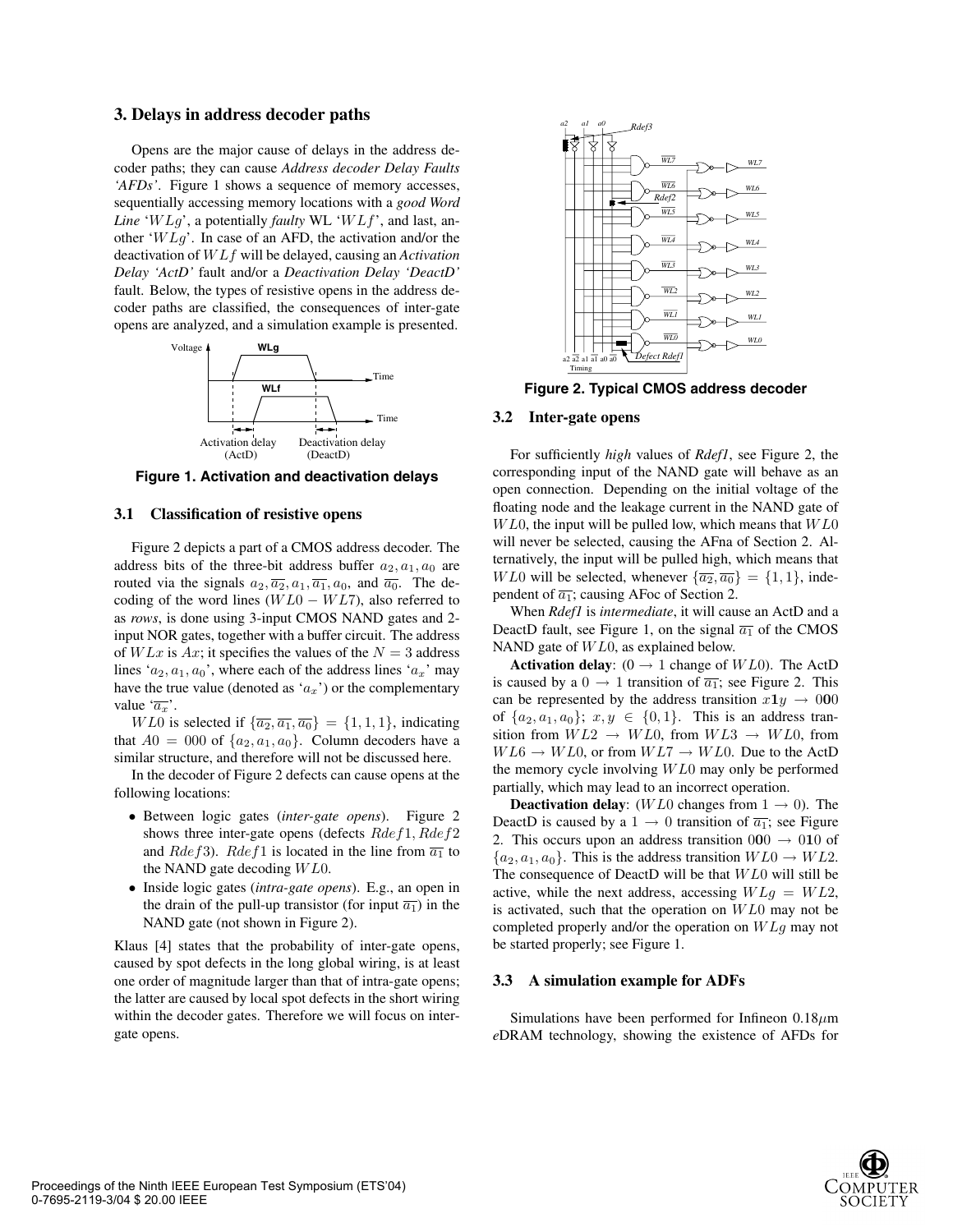

**Figure 3. Impact of Rdef on DRAM CS timing**

row decoder as well as for column decoders. Due to lack of space, only one example will be given here. The *Rdef* is injected in the very last stage of the column decoder, impacting the timing of the *Column Select 'CS'* signal.

• *Opens in the column address decoder*: Figure 3 shows five CS waveforms:  $Rdef = 0\Omega$ , 100KΩ, 300KΩ, 700KΩ, and  $Rdef = 1000 \text{K}\Omega$ . The result of the defect is that both the ActD and DeactD (i.e., the falling edge) are gradually delayed, and the highest CS voltage reachable gradually decreases.

• *Consequences of Rdef*: For large values of *Rdef*, a read operation produces a fixed value; for intermediate values of *Rdef* the read operation produces a value which depends on a combination of the stored voltage in the cell and the coupling between the output buffer and other signals. The simulation results also have shown that write operations are less sensitive to *Rdef* than read operations.

# **4. Detection conditions for inter-gate AFDs**

In case of an AF (see Section 2), it is assumed that the AF is detectable using read and write memory operations, applied using a particular address order 'AO'. However, the sensitization of *AFD*s is more complex and has two requirements:

(a) *Sensitizing address transitions*, and

(b) *Sensitizing operation sequences*.

*Sensitizing address transition(s)* can be generated by an address pair or an address triplet. A *Sensitizing Address Pair 'SAP'* consists of a sequence of *two* addresses  ${Ag, Af}$  or  ${Af, Ag}$  of Figure 1, which have to be applied in sequence because AFDs are sensitized by *address transitions.* (Note:  $A_g$  is the address of  $WL_g$  and  $A_f$  is the address of  $WL_f$ ). When the two SAPs  $\{Ag, Af\}$  and {*Af, Ag*} are applied in sequence, the *Sensitizing Address Triplet 'SAT'* {*Ag, Af, Ag*} can be applied instead. This is more efficient because only three addresses have to be applied for a SAT, rather than four addresses when the two SAPs are applied.

*Sensitizing Operation Sequence*: To each address of a

SAP or a SAT at least one operation has to be applied, resulting in a *Sensitizing Operation Sequence 'SOS'* consisting respectively of 2 operations for a SAP, and 3 operations for a SAT, since a least one operation has to be applied to each address of a SAP (SAT).

### **4.1 Sensitizing address transitions**

The addresses of the SAPs/SATs, required for sensitizing AFDs, are generated using an *Addressing Method 'AM'*. An AM describes the method used for generating the sequence of addresses. A well-known AM is the *Binary AM 'Bin'*; for  $N = 3$ , it consists of the address sequences  $\int B^{i n} =$  $\{0, 1, 2, 3, 4, 5, 6, 7\}$  and  $\Downarrow^{Bin}$  =  $\{7, 6, 5, 4, 3, 2, 1, 0\}$ . For the different types of AFDs (i.e., ActD and DeactD), different AMs are required, as described below.

### **4.1.1 Addressing methods for ActD**

Section 3.2 has shown that for *inter-gate opens* the *ActD fault* due to *Rdef*1, in the path of  $\overline{a_1}$  of *WL*0, has to be sensitized with the address transition  $x1y \rightarrow 000$ of  $\{a_2, a_1, a_0\}$ ; this can be represented by the SAP  ${x_1y,000}$ , with  $x, y \in \{0,1\}$ . The only requirement the SAPs have to satisfy for the detection of ActD is that an  $x \rightarrow \overline{x}$  transition has to be made for the line containing *Rdef*; other lines also may, or may not, make a transition. Because *Rdef* can be present in any input of any gate, the set of SAPs has to contain  $x \to \overline{x}$  transitions for each input of each gate. The Address Complement AM satisfies these requirements.

The *Address Complement 'AC'* AM generates all required SAPs: those requiring an  $x \to \overline{x}$  transition by using the  $\Uparrow$  AO (denoted as  $\Uparrow^{AC}$ ), and those requiring an  $\overline{x} \rightarrow x$  transition by using the  $\downarrow$  AO (denoted as  $\downarrow^{AC}$ ). For  $N = 3$ , the AC AM generates the following address sequences: ⇑*AC* = {000, **111**, 001, **110**, 010, **101**, 011, **100**}, and the inverse sequence  $\psi^{AC} = \{100, 011, 101, 010, 110,$ **001**, 111, **000**}; each address is followed by its one's complement (in bold-face). Note that the '⇓' address sequence starts with address '100' because it has to be the *exact inverse* of the  $\Uparrow^{AC}$  address sequence.

The AC AM satisfies the SAP requirements for ActD faults because, e.g., in the ' $\Uparrow^{AC}$ ' AO,  $a_2$  makes a  $0 \rightarrow 1$ transition in the SAP {**0**00, **1**11}; i.e., for the gate which requires  $\{000\}$  on  $\{a_2, a_1, a_0\}$  in order to be enabled. The next SAP {**0**01, **1**10} does this for the gate which requires {001} in order to be enabled, and so on.

The number of addresses which have to be written for the AC AM is:  $N_{AC}(N)=2 * 2^N = 2n$ , where *N* is the number of address lines and *n* is the number of addresses; the factor of '2' is because the  $\int_{0}^{AC}$  and the  $\int_{0}^{AC}$  AOs are required.

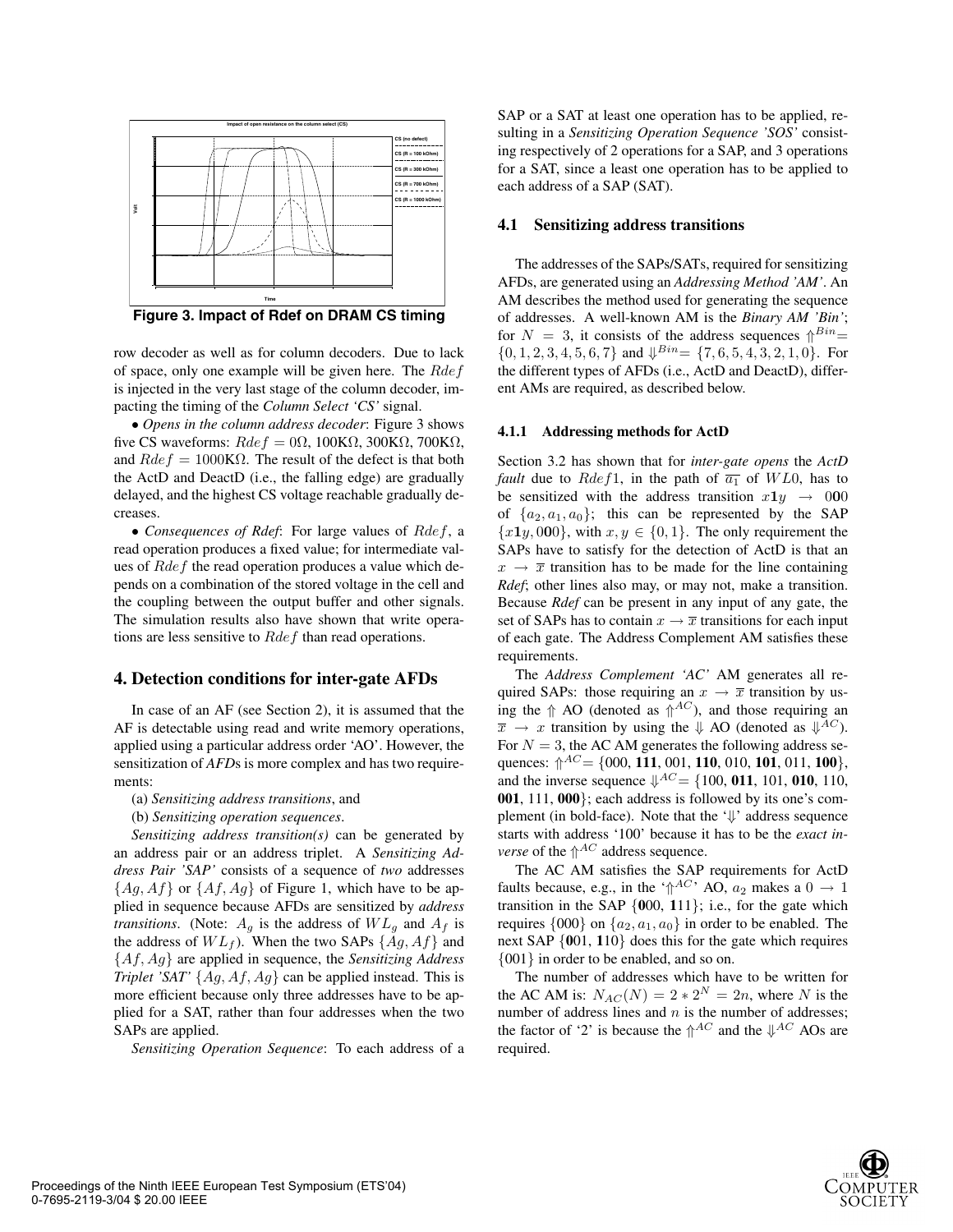#### **4.1.2 Addressing methods for DeactD**

Section 3.2 has shown that for the *DeActD fault* due to *Rdef*1, in the path of  $\overline{a_1}$  of *WL*0, has to be sensitized with the address transition  $000 \rightarrow 010$  of  $\{a_2, a_1, a_0\}$ ; this can be represented by the SAP {0**0**0*,* 0**1**0}. This is a SAP with  $H = 1$ , where *H* stands for the *Hamming distance* between the two addresses  $Ax$  and  $Ay$  of the SAP  $\{Ax, Ay\}$ . *H* is defined as the number of bit positions in which the addresses *Ax* and *Ay* of an address-pair differ.

In general, for sensitizing any DeactD fault caused by an open in the path of any NAND-gate of an *N*-bit address decoder, all SAPs with  $H = 1$  have to be generated. Only AMs which generate SAPs or SATs with  $H = 1$  (i.e., the AMs 2*<sup>i</sup>* and H1 described below) can detect DeactD.

### **The** 2*<sup>i</sup>* **addressing method**

The 2*<sup>i</sup>* addressing method consists of two AOs (denoted as  $\int_1^i$  *and*  $\downarrow$ <sup>*i*</sup>), generating all required SAPs; see Table 1. The SAPs for the  $\hat{\mathbb{I}}^i$  AO consist of the address pairs {evenaddress, odd-address}, for example the address pairs  $\{0,1\}$ ,  $\{2,3\}$ ,  $\{4,5\}$ , and  $\{6,7\}$ . For the  $\Downarrow^i$  AO the SAPs consist of the address pairs {odd-address, even-addres}. The addresses are generated using a binary counting sequence, with increments/decrements of  $j = 2^i$ ; where  $0 \le i \le$ *N* − 1. The  $\Uparrow^i$  sequence, for  $j = 2^0 = 1$  (denoted by the ' $\uparrow^{0}$ ' symbol) is shown in the second column by the address sequence '0,1,2,3, ..., 6,7'; it represents all 3-bit SAPs with  $H = 1$  due to  $0 \rightarrow 1$  transitions in bit  $i = 0$ . The  $\Downarrow$ <sup>0</sup> sequence is represented by the address sequence '7,6,5, ..., 2,1,0' of the same column; it represents all SAPs with  $H = 1$  due to  $1 \rightarrow 0$  transitions in bit  $i = 0$ . This means that both the  $\hat{\theta}^i$  and  $\hat{\psi}^i$  address sequences have to be used. The number of addresses to be generated for the  $2<sup>i</sup>$  AM is:  $N_{2^i}(N) = N$ (for address line 0 through  $N - 1$ )\*2<sup>*N*</sup> (the number of addresses in an  $\uparrow$ <sup>*i*</sup> or an  $\downarrow$ <sup>*i*</sup> sequence) \*2(because the  $\psi^i$  the  $\psi^i$  sequence have to be applied) =  $2nN$ .

The SAPs of the  $2<sup>i</sup>$  AM satisfy the requirements for detecting DeactD fault because, e.g., in the ' $\Uparrow^{0}$ ' address sequence  $a_0$  makes a  $0 \rightarrow 1$  transition in SAP {000,001}; i.e., for the gate which requires  $\{000\}$  on  $\{a_2, a_1, a_0\}$  in order to be enabled. The next SAP {01**0**,01**1**} does this for the gate which requires  $\{010\}$  on  $\{a_2, a_1, a_0\}$  in order to be enabled; etc.

#### **H1 addressing method**

This addressing method generates the *minimal* set of SATs with  $H = 1$ ; where  $H$  stands for the *Hamming distance* between each address pair {*Ax, Ay*} and {*Ay, Ax*} of the SAT {*Ax, Ay, Ax*}.

The H1 addressing method is based on the concept of *constant weight codes* [13]; also referred to as *m-out-of-n*

**Table 1. The** 2*<sup>i</sup>* **addressing**

| $i$ ; j = $2^i$ | 0:1                   | 1: 2                  | 2:4                   |
|-----------------|-----------------------|-----------------------|-----------------------|
| $\Uparrow^i$    | $xy0 \rightarrow xy1$ | $x0y \rightarrow x1y$ | $0xy \rightarrow 1xy$ |
| $\mathbb{L}^i$  | $xy1 \rightarrow xy0$ | $x1y \rightarrow x0y$ | $1xy \rightarrow 0xy$ |
| Addresses       | $0 = 000$             | $0 = 000$             | $0 = 000$             |
| generated       | $1 = 001$             | $2 = 010$             | $4 = 100$             |
| with            | $2 = 010$             | $4 = 100$             | $1 = 001$             |
| increment       | $3 = 011$             | $6 = 110$             | $5 = 101$             |
| of $i$ ,        | $4 = 100$             | $1 = 001$             | $2 = 010$             |
| using end-      | $5 = 101$             | $3 = 011$             | $6 = 110$             |
| around          | $6 = 110$             | $5 = 101$             | $3 = 011$             |
| carry           | $7 = 111$             | $7 = 111$             | $7 = 111$             |

*codes*. They have the property that each *n*-bit *Code-Word 'CW'* contains exactly *m* 1's; i.e., has a *weight* of  $W = m$ . In this application, the CWs are *N*-bit addresses; the maximum number of different CWs is:  $C_N^N = \frac{N!}{W^* (N-W)!}$ . The idea is to use CWs with an *even* weight: i.e.  $W = 0$ ,  $W = 0$ idea is to use CWs with an *even* weight; i.e.,  $\dot{W} = 0$ ,  $W =$ 2, etc. Then for a given CW, *N* different SATs are generated by complementing, and thereafter re-complementing, successively one bit of the CW; this guarantees that the three addresses of each SAT have a Hamming distance of  $H = 1$ . These *N* complementing/re-complementing operations have to be performed for all CWs. For example, for the 3-bit code-word '000', the following SATs are generated: {000,001,000}, {000,010,000} and {000,100,000}. These three SATs can be combined into the *SuperSAT*: {000,001,000,010,000,100,000}; where the third address of each SAT is also the first address of the next SAT.

Table 2 gives an example of the H1 addressing method for  $N = 3$ , using SATs as well as SuperSATs. For each CW three SATs are generated, because  $N = 3$ . The '—' denotes that SuperSATs are used; i.e., the last address of the previous SAT is also the first address of the SAT which starts with '—'. The SATs, or SuperSATs, are generated for all CWs with *even* weights (i.e., *W* = 2*i*), which is the *set of CWs* with  $W = 0$ ,  $W = 2$ , ..., until  $W = 2 * [N/2]$ . The total number of CWs,  $N_{CW}$ , is the sum of the sets of  $CW_0$  i.e.  $N = \sum |N/2| C N$ , For example for  $N = 2$ CWs; i.e.,  $N_{CW} = \sum_{i=0}^{N/2} C_{2i}^N$ . For example, for  $N = 3$ <br>(see Table 2)  $N_{C}W = 4$ (see Table 2), *<sup>N</sup>CW* =4.

The number of addresses to be generated for the H1 AM, *for the case that SATs are used, is:*  $N_{H1}(N)=3*N$ (for each Code-Word) \* $N_{CW} = 3 * N * (\sum_{i=0}^{\lfloor N/2 \rfloor} C_{2i}^N)$ . The number of addresses to be generated for the H1 AM using SuperSATs is:  $N_{H1s}(N)$ = 3(for the first word) + 2  $*(N -$ 1)(for additional words) =( $2N + 1$ ) \* ( $\sum_{i=0}^{\lfloor N/2 \rfloor} C_{2i}^N$ ) The use of SuperSATs reduces therefore the number of required addresses by a factor of:  $\frac{2N+1}{3N}$ . For  $N = 3$   $N_{CW} = 4$ , and therefore  $N_{UV}(3) = 36$  and  $N_{UV}(3) = 28$ therefore,  $N_{H1}(3) = 36$ , and  $N_{H1s}(3) = 28$ .

#### **4.2 Sensitizing Operation Sequence**

To each address of a SAP or a SAT at least one operation has to be applied, resulting in a *Sensitizing Operation Pairs* for a SAP, and *Sensitizing Operation Triplets* for a SAT;

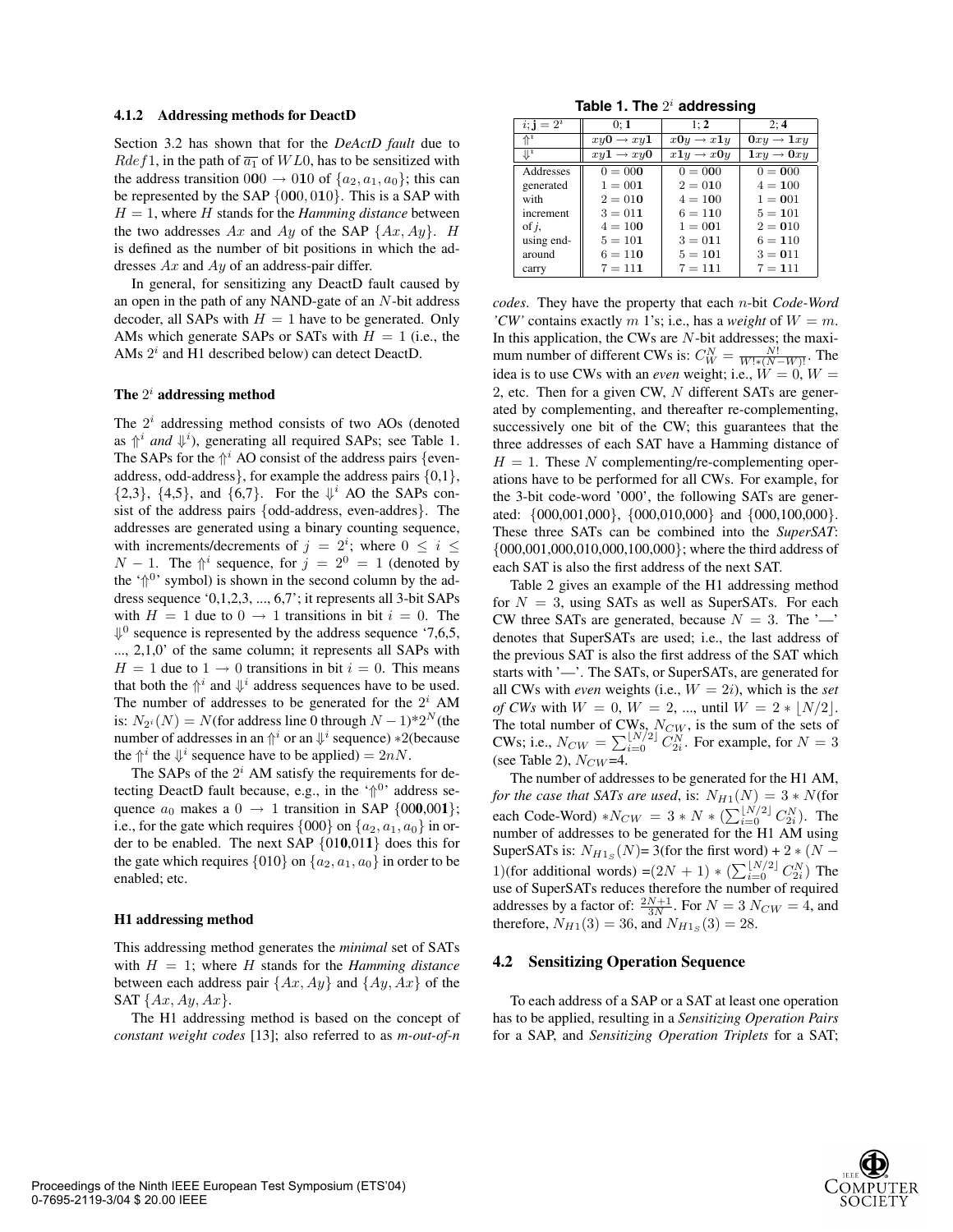| #                                                     | W              | Code-word | <b>SAT</b>          | SuperSAT            |
|-------------------------------------------------------|----------------|-----------|---------------------|---------------------|
| 1                                                     | 0              | 000       | $\{000, 001, 000\}$ | $\{000, 001, 000\}$ |
| 2                                                     | $\Omega$       | 000       | ${000,010,000}$     | $\{-0.010,000\}$    |
| 3                                                     | $\Omega$       | 000       | $\{000, 100, 000\}$ | $\{-100,000\}$      |
| 4                                                     | $\mathfrak{2}$ | 011       | ${011,010,011}$     | ${011,010,011}$     |
| 5                                                     | 2              | 011       | ${011,001,011}$     | $\{-0.001, 0.011\}$ |
| 6                                                     | $\overline{c}$ | 011       | ${011, 111, 011}$   | $\{-111,011\}$      |
| 7                                                     | $\mathfrak{D}$ | 110       | ${110, 111, 110}$   | ${110, 111, 110}$   |
| 8                                                     | 2              | 110       | ${110,100,110}$     | $\{-100, 110\}$     |
| 9                                                     | 2              | 110       | ${110,010,110}$     | $\{-0.010, 110\}$   |
| 10                                                    | $\mathfrak{2}$ | 101       | ${101,100,101}$     | ${101,100,101}$     |
| 11                                                    | $\mathfrak{D}$ | 101       | ${101, 111, 101}$   | $\{-111,101\}$      |
| 12                                                    | 2              | 101       | ${101,001,101}$     | $\{-0.001, 101\}$   |
| Note: '—' denotes use of last address of previous SAT |                |           |                     |                     |

**Table 2. H1 addressing method for** *N* = 3

they are discussed next.

#### **4.2.1 Sensitizing Operation Pairs 'SOPs'**

The required SOP for the SAP {*Ag, Af*} ({*Af, Ag*}) consists of two operations ' $Ox_g$ ,  $Oy_f$ ' ( $Oy_f$ ,  $Ox_g$ ), see Figure 1: one operation applied to *Ag* (*Af*) and the other to *Af* (*Ag*). ' $Ox_q$ ' denotes the operation '*O*' ( $O \in \{r, w\}$ ), with written or expected data  $x$  ( $x \in \{0, 1\}$ ). The subscript  $g(f)$ denotes that the operation is applied to *Ag* (*Af*). Below, a set of requirements for the two operations of a SOP are given, such that they sensitize ActD and DeactD faults.

- *ActD*: *Oxg*,*Oxf* ; *<sup>x</sup>*∈{0*,* <sup>1</sup>}, *<sup>O</sup>*∈{*r, w*}. The operation on *Af* has to be performed with the *complement* of the data value applied to *Ag* in order for the fault to be detectable. Because of the ActD,  $O\overline{x}_f$  may fail; see Figure 1.
- *DeactD:*  $Ox_f$ ,  $O\overline{x}_g$ ;  $x \in \{0, 1\}$ ,  $O \in \{r, w\}$ . Because of the DeactD  $Ox_f$  and/or  $O\overline{x}_g$  may fail.

*Note: x* should take on the value  $x = 0$  *as well as* the value  $x = 1$ , because of the likely asymmetric sensitivities to the 0 and 1 state; this is an engineering requirement!

Depending on the selected operations *O*∈{*r, w*}, four *Read-Write-Sequences 'RWSs'* are possible; see the top block in Table 3. Note that the RWS of a SOP applied to {*Ag, Af*} ({*Af, Ag*}) consists of the following *two* operations: the *last* operation applied to *Ag* (*Af*), and the *first* operation applied to *Af* (*Ag*). For example, ' $\mathcal{D}^{AM}$  ( $r\overline{x}, ..., wx, rx$ )' performs the *Read-after-Read 'RaR'* RWS of operations using a certain addressing method AM. The '*wx*' operation is required in order to change the state to *x* such that the '*rx*' operation can follow as the last operation of the *March Element 'ME'*.

#### **4.2.2 Sensitizing Operation Triplets 'SOTs'**

The required SOT for the SAT '{*Ag, Af, Ag*}' (see Figure 1) consists of three operations:  $Ox_q$ ,  $O\overline{x}_f$ ,  $Ox_q$ ;  $x \in \{0, 1\}$ ,

**Table 3. Read-Write-Sequences (SOP/SOT)**

| <b>RWS</b> | March element 'ME'                                                                              |
|------------|-------------------------------------------------------------------------------------------------|
| RaW        | $\mathbb{\hat{T}}^{AM}(r\overline{x},,wx)$                                                      |
| RaR        | $\hat{\mathbb{C}}^{AM}(r\overline{x},,wx,rx)$                                                   |
| WaW        | $\hat{\mathbb{I}}^{AM}(w\overline{x},r\overline{x},,wx)$                                        |
| WaR        | $\mathbb{\hat{T}}^{AM}(w\overline{x},,wx,rx)$                                                   |
| RaRaR      | $\oint$ $(wx); \oint_f (w\overline{x}_f, \oint_a^{AM} (rx_g, r\overline{x}_f, rx_g), wx_f)$     |
| RaRaW      | $\oint_{f} (w\overline{x}_{f}, \oint_{q}^{AM} (wx_{g}, r\overline{x}_{f}, rx_{g}), wx_{f})$     |
| RaWaR      | $\oint$ $(wx); \oint$ f $(\oint_{q}^{AM}$ $(rx_q, w\overline{x}_f, rx_q), wx_f)$                |
| WaRaR      | $\text{Tr}(wx); \text{Tr}(w\overline{x}_f, \text{Tr}^{AM}(rx_g, r\overline{x}_f, wx_g), wx_f)$  |
| RaWaW      | $\oint_{f} (\hat{\psi}_{a}^{AM}(wx_{g},w\overline{x}_{f},rx_{g}),wx_{f})$                       |
| WaRaW      | $\oint_{f}$ $(w\overline{x}_{f}, \oint_{q}^{AM}$ $(wx_{g}, r\overline{x}_{f}, wx_{g}), wx_{f})$ |
| WaWaR      | $\oint (wx)$ ; $\oint_{f} (\oint_{q}^{AM} (rx_q, w\overline{x}_f, wx_q), wx_f)$                 |

 $O \in \{r, w\}$ . (*Note*: *x* should take on the value  $x = 0$  *as well* as the value  $x = 1$ , for the same reasons as for SOPs.)

Depending on the selected operations in  $O \in \{r, w\}$ , eight RWSs for SOTs are possible (see the bottom block in Table 3): RaRaR, RaRaW, RaWaR, WaRaR, RaWaW, WaRaW, WaWaR and WaWaW. The RWS WaWaW will not be considered from here on, because at least one '*r*' operation has to be present in order to detect the AFD; this violates the WaWaW requirement. The RWSs for SOTs use addresses triplets '*Ag, Af, Ag*' in order to allow for SATs; the first and the third address are identical. In the bottom block of Table 3, the nested ME  $\hat{A}^M_a$  $(Ox_g, O\overline{x}_f, Ox_g)$ ' is performed for each address '*Af*'. The nested ME for the WaRaR RWS has the following form: ' $\int_{g}^{A} M \left( r x_g, r \overline{x}_f, w x_g \right)$ '; first a '*rx<sub>g</sub>*' is applied to '*Ag*', next a '*r*<sup>*x*</sup><sub>*g*</sub>' is applied and last a '*rwg*' next a ' $r\overline{x}_f$ ' is applied, and last a ' $wx_g$ '.

All RWSs *ending* with an 'R' (i.e., that means that the nested ME *starts* with a '*rxg*' operation and has the form 'XaYa**R**' with  $X, Y \in \{R, W\}$ ) require initialization of 'Ag'; this is accomplished by the ME ' $\mathcal{L}(wx)$ '. Initialization of '*Af*' is required for the RWSs of the form 'Xa**R**aY'. This requires *two* extra operations: one to write the value  $\overline{x}$  and one to write back the original value '*x*'. This is performed only *once* for each 'Af' address by the ME ' $\oint_{f}$   $(w\overline{x}_{f}, \oint_{q}^{AM})$  $(Ox_g, r\overline{x}_f, Ox_g)$ ,  $wx_f$ )'. The RWSs of the form 'XaWaY' require the extra ' $wx_f$ ' operation to write back the original value '*x*' in '*Af*'.

# **5. Tests for inter-gate AFD**

Based on the AM of Section 4.1 and the SOPs/SOTs of Section 4.2, tests for detecting AFDs due to inter-gate opens can be constructed. The results are given in Table 4; entry #1 through #4 list the tests based AC AM, entry #5 through 8 the tests based on  $2^i$  AM, and the entry #9 through #15 list the tests based on H1 AM. The left column shows the test #, the second column lists the test property (this is the RWS together with the AM), the column 'Time' lists the test time, in terms of the required number of operations; the last column gives the test.